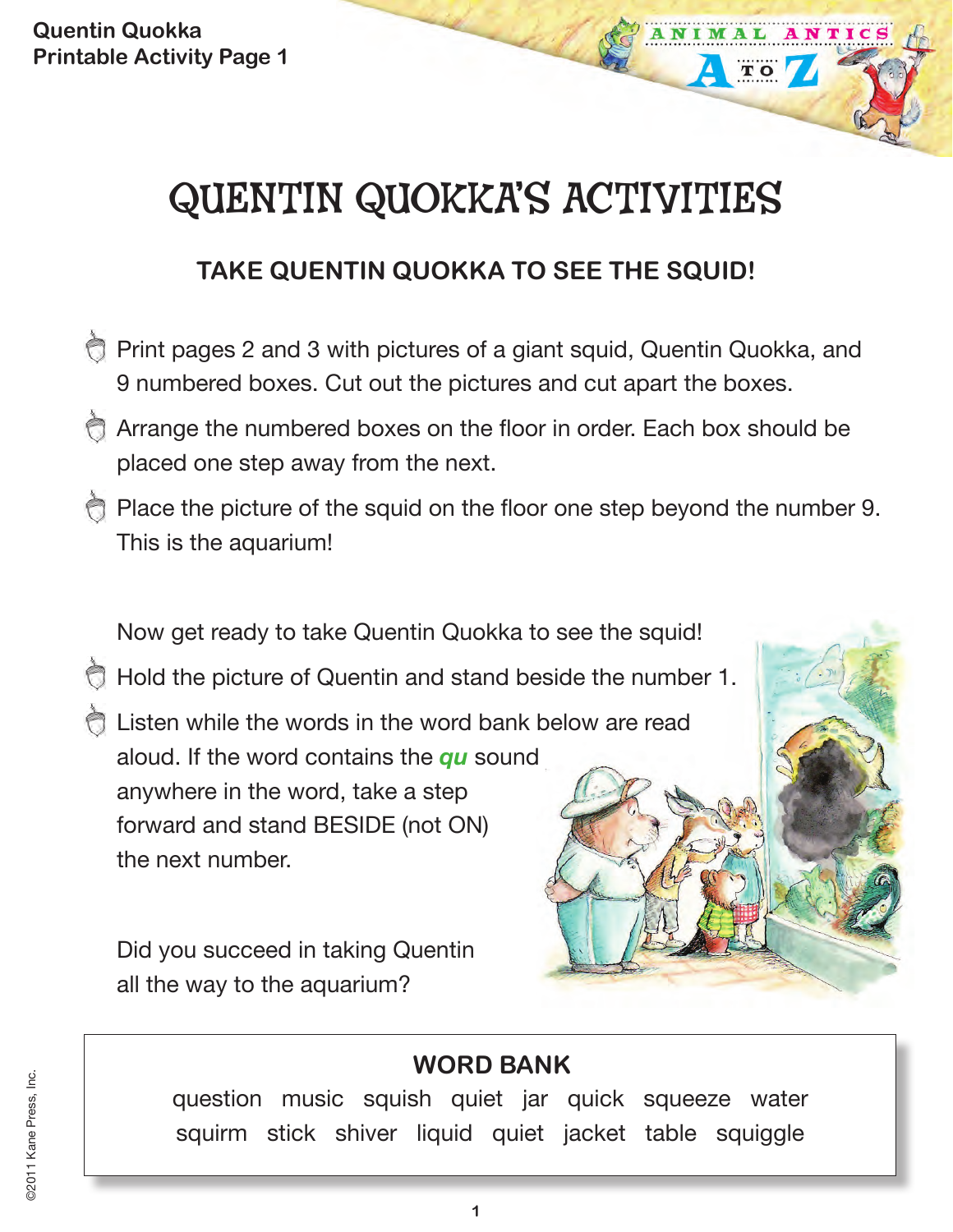## **For use with TAKE QUENTIN QUOKKA TO SEE THE SQUID!**



ANIM

 $\overline{\mathbf{A}}$ 

A ı

TO /

NTICS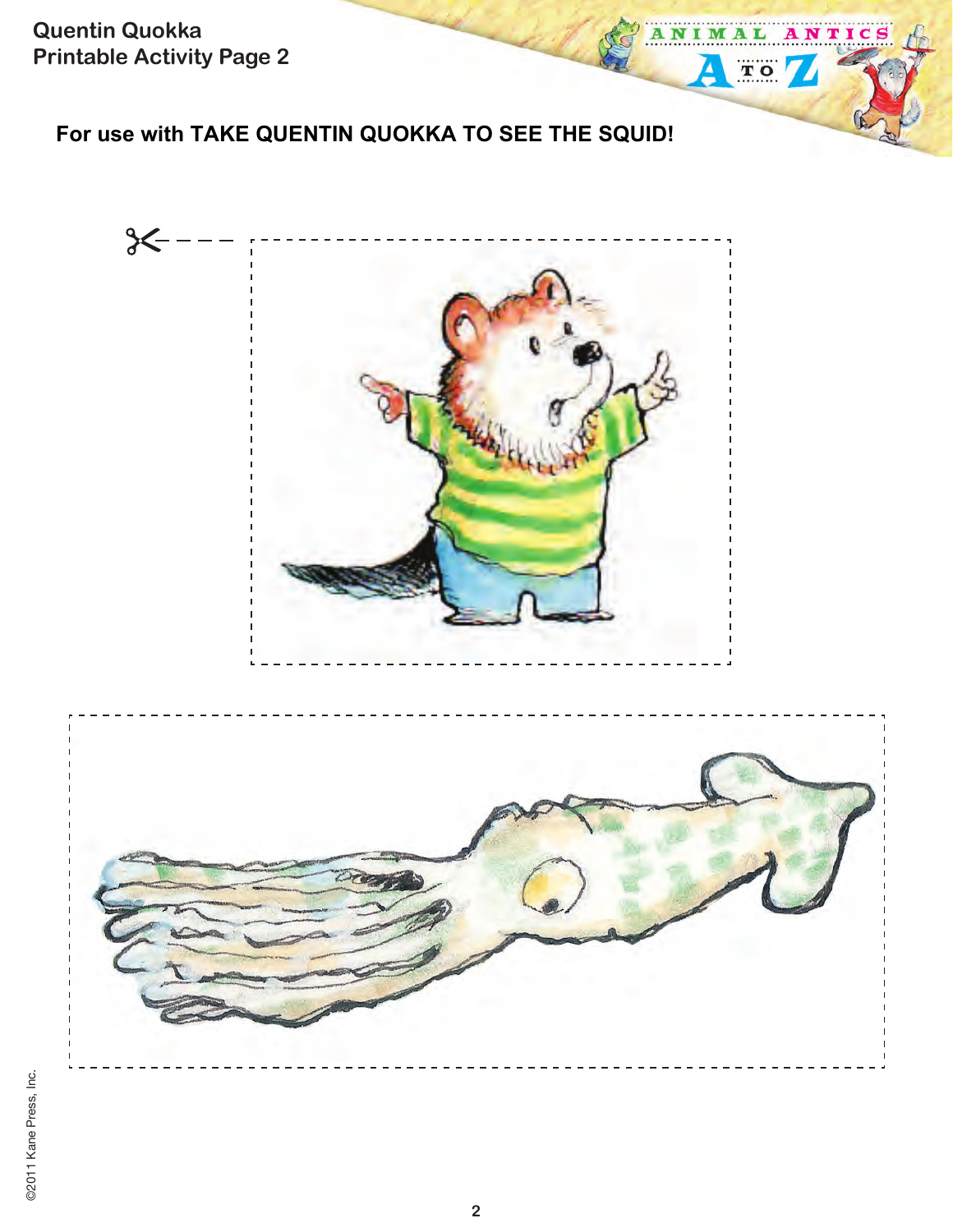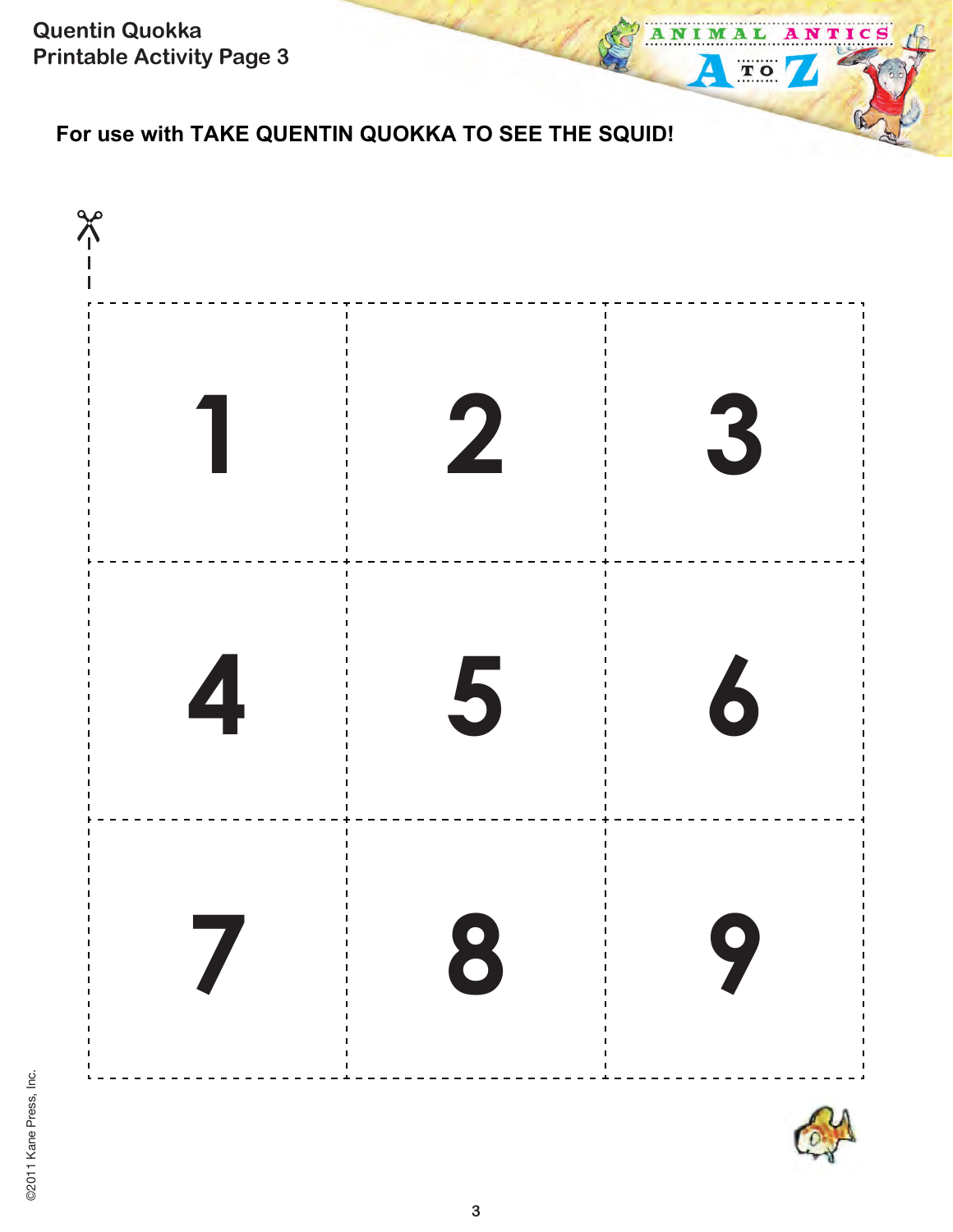## **MAKE YOUR OWN GLASS JAR MUSIC!**

Gather about 12 empty glass jars in a variety of sizes, from small to large. (You'll only need 8 jars for this activity, but gather a few extras in case some jars make sounds that don't quite "work.") You can use spoons as "strikers" to tap the rims of the jars.

NTIC

TO

First arrange the jars according to the tone they make when empty. Add water to as many of the jars as necessary, to "tune" 8 of them to an 8-tone scale, in any key that "works." *A tip from Quincy Quoll: The more water you add, the lower the tone becomes!* 

 $\bigcirc$  Now you can have fun playing tunes like: Are You Sleeping? Row, Row, Row Your Boat The Alphabet Song (Twinkle, Twinkle, Little Star)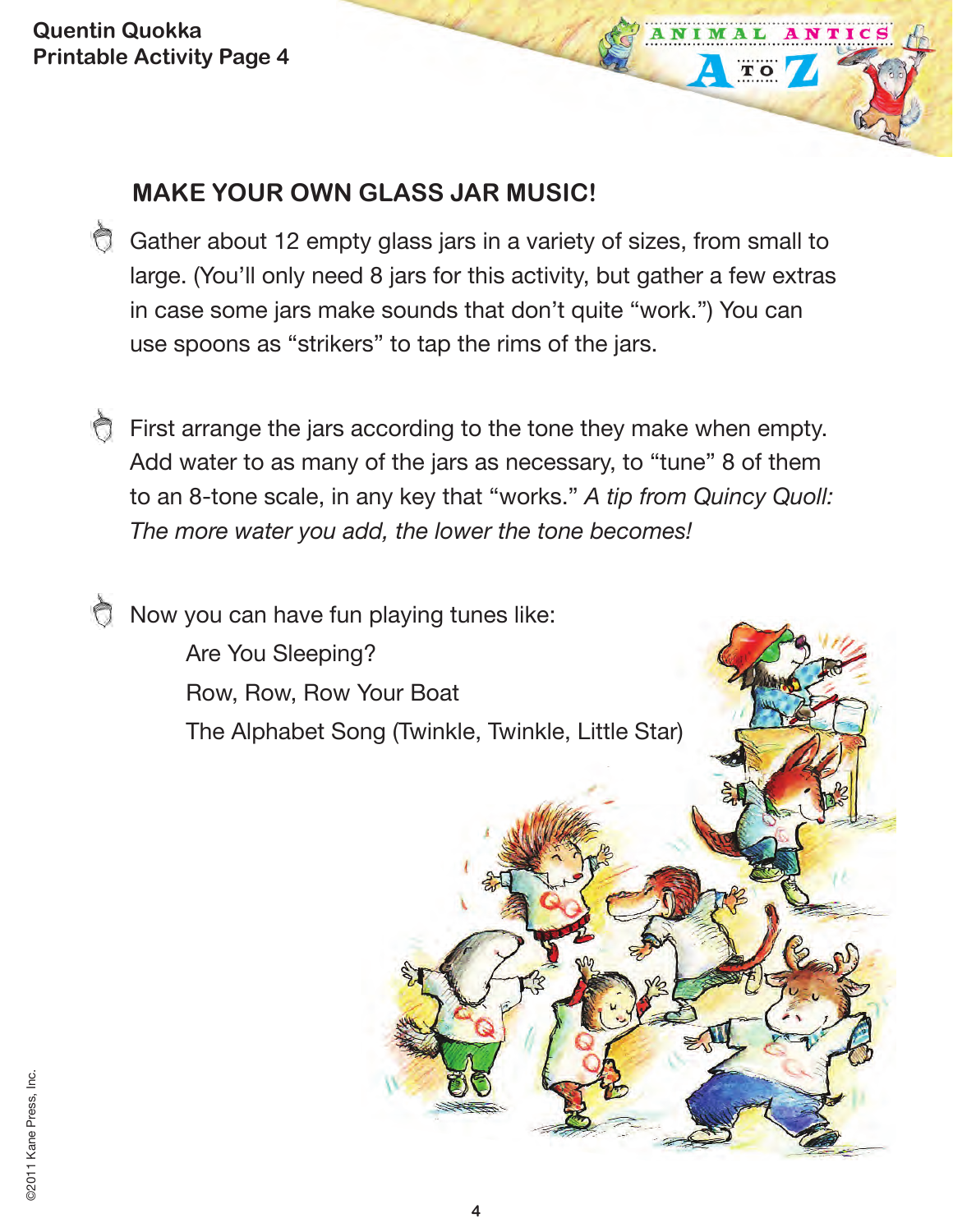## **CREATING A "Squiggle Wiggle Boogie" GLASS JAR BAND**

ANIMAL

TO

NTIC

Visit the following website to watch a video of a "Glass Jar Band" of children singing and playing "The Squiggle Wiggle Boogie"! You can sing and dance along with them . . . and then do it yourself! (Instructions below.)

www.kanepress.com/AnimalAntics/QuentinQuokka.html

## **The Boogie Report from the "Glass Jar Band":**

After testing a number of jars, we selected 9 jars that "worked." We learned that every jar is different . . . and size doesn't always determine the tone! The jars in our Glass Jar Band were "tuned" to the key of D major.

Each of our 3 band members had 3 jars tuned to the following notes:

> o Jar Player #1: d - a - c o Jar Player #2: g - d - f o Jar Player #3: a - e - g

The music we used for the jars and voices is on the following page:

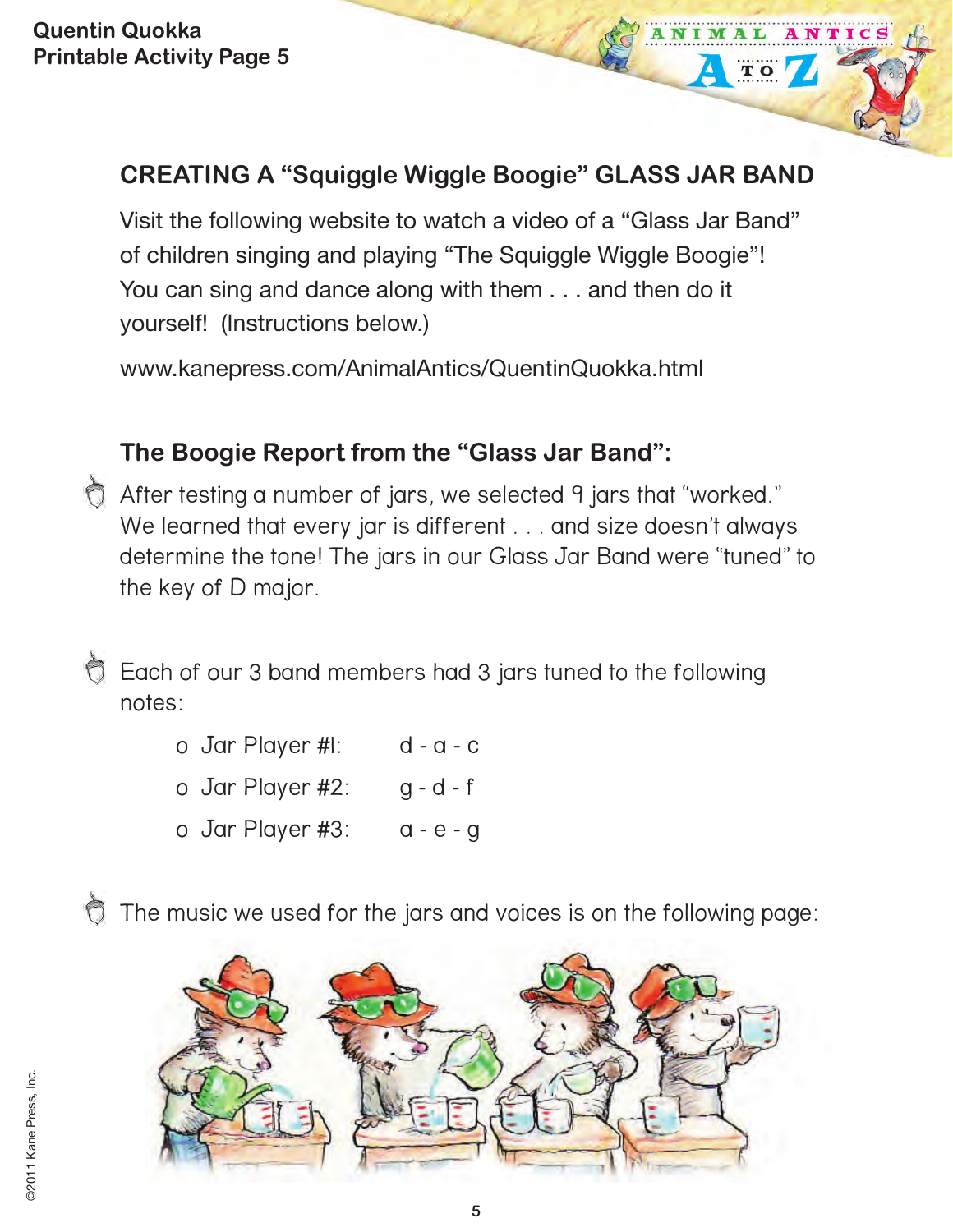## "THE SQUIGGLE WIGGLE BOOGIE"

#1: || d - a - c - a | d - a - c - a | || | Make your |  $x \times x \times x \times x \times (a)$  (b)



 | d - a - c - a | d - a - c - a | | arms squiggle and | wiggle. Make your | (d) x (d) (d) (d) x (a) (b)

- | d a c a | d a c a | | legs shiver and | shake. (d) x (d) (d) (d) x x x
- $#2: |g d f d| |g d f d|$  | Do the boo-gie | woo-gie like you're | (d) (d) (d) (d) (d) (d) (a) (b)
- #1: | d a c a | d a c a | | in an earth - | quake. (d) (d) (d) x (d) x x x
- #3: | a e g e | | Squiggle! | (e) x x x
- #2: | g d f d | | Wiggle! | (d) x x x
	- #1: | d a c a | d dd d x || | Boogie! | || (d) x x x x x x x



ANIMAL ANTICS

TO

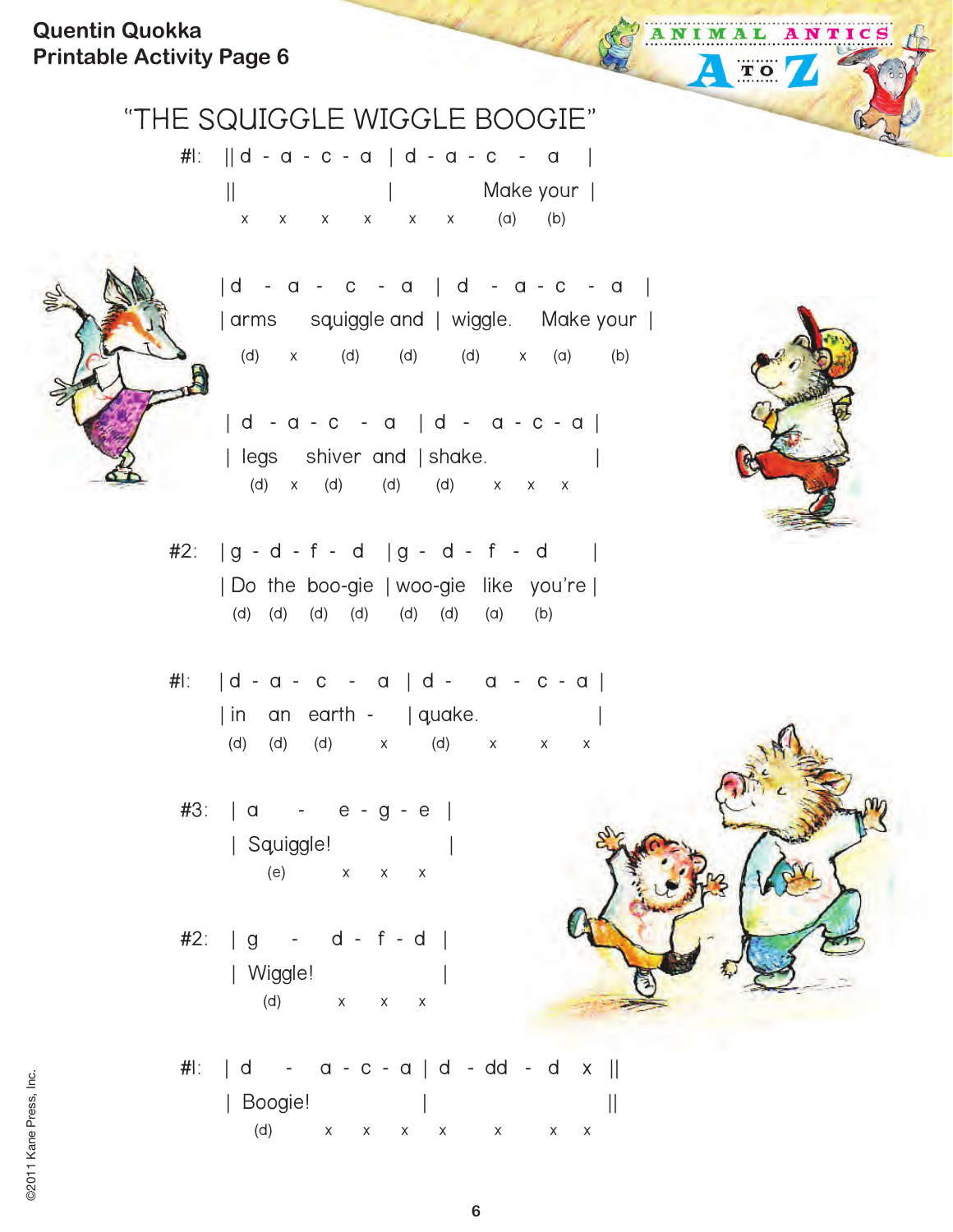## Hi, kids!

I have a quick question! Do you like cheesy biscuits and yummy quince jam? I know I do!

Your pal, Quentin Quokka

## **QUENTIN QUOKKA'S QUICK CHEESY BISCUITS**

(Remember! Ask an adult for permission and help before you start.)



Makes 8 biscuits.

Preheat oven to 450 degrees Fahrenheit.

Gently stir together:

1 1/2 cups reduced-fat biscuit mix

1/2 cup low-fat milk

#### Mix in:

3/4 cup grated cheddar cheese

Drop biscuits onto nonstick baking sheet (or buttered regular baking sheet), using two spoons.

Bake at 450 degrees until golden brown on top, 7–9 minutes.

## **QUEENIE QUAIL'S QUINCE JAM**

Prepare 6 cups of fresh quince (usually available in late October or early November). Scrub quince to remove fuzzy coating,

but do NOT peel. Core and cut into small chunks. (Warning: Quince are very hard and are difficult to cut!)

 $\overline{\mathbf{T}}$  O

Combine in saucepan and cook for 10–15 minutes, until quince are soft:

- 4 cups chopped quince
- 2 cups water
- 4 Tbsp fresh lemon juice

Using stick blender, puree mixture until smooth.

Mix in well:

2 cups sugar



Cook uncovered over low heat for 45–60 minutes, stirring frequently, until jam turns a rosy color and thickens to the consistency of apple butter.

Cool to room temperature, stirring occasionally. Spread on a piece of toast, and enjoy! (You can freeze the extra jam in small containers; store in refrigerator after thawing.)

Be sure to add these recipes to your Animal Antics recipe folder. **NOTE TO PARENT/TEACHER:** Make sure children are not allergic to any of the ingredients in this recipe.